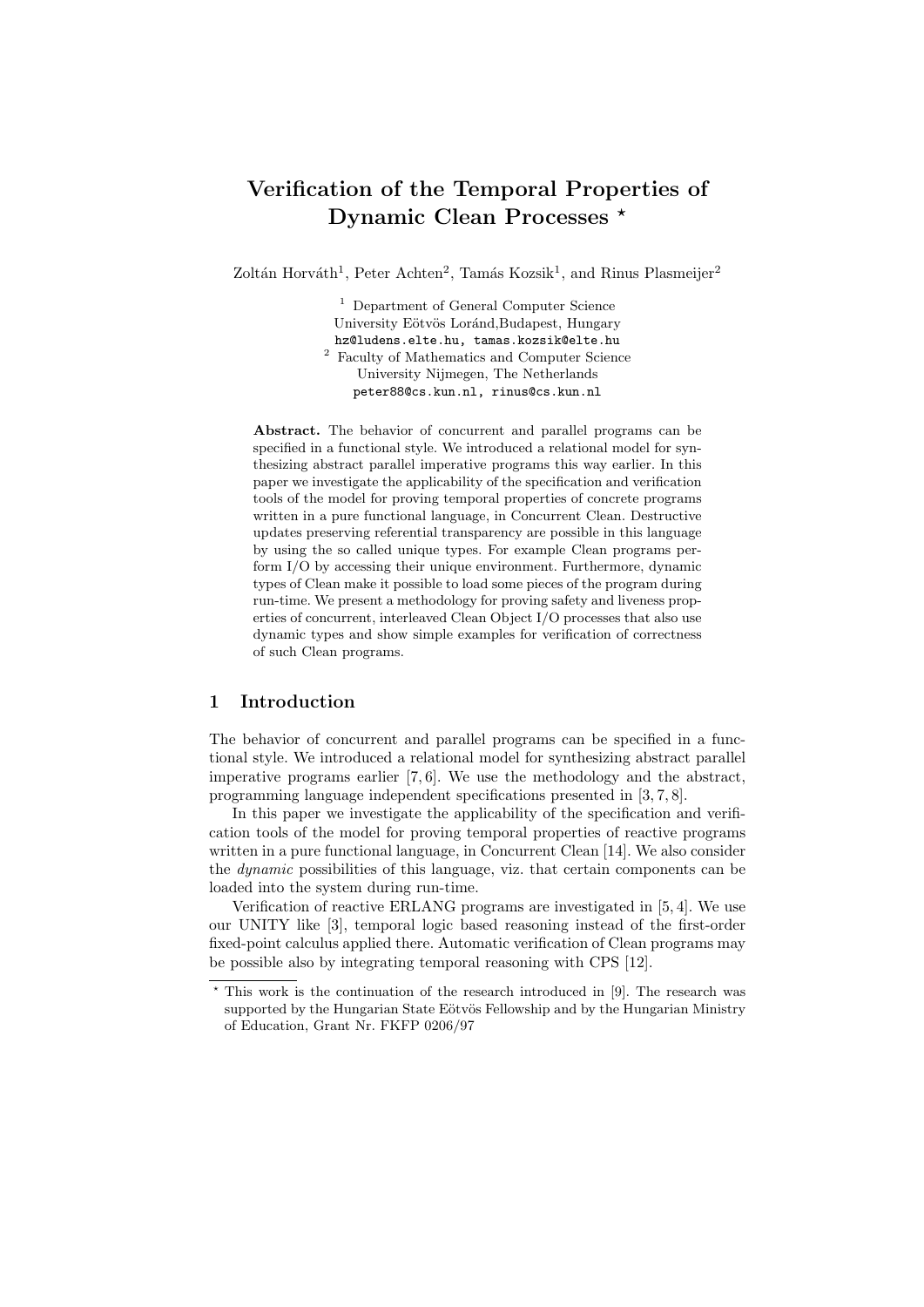# 2 Abstract specifications of reactive systems

Reactive systems may be formulated in Clean as part of a unique environment [16, 1]. To specify the behavior of a reactive system we need temporal logic based notation [3, 6, 8] referring to program state and local state [1].

A specification of a reactive system may be given as a set of properties of its unique environment (for full and detailed description of the model see [6]). Every property is a relation over the powerset of the state space. Let  $P, Q, R, U$ :  $A \longmapsto \mathcal{L}$  be logical functions.<sup>1</sup> We define  $\triangleright, \mapsto, \hookrightarrow \in \mathcal{P}(\mathcal{P}(A) \times \mathcal{P}(A)),$  and FP, INIT, inv, TERM  $\subseteq \mathcal{P}(A)$ .

A program satisfies the safety property  $P \triangleright Q$ , if and only if there is no direct state-transition from  $P \land \neg Q$  to  $\neg P \land \neg Q$  only through Q if any. A program satisfies the progress properties  $P \mapsto Q$  or  $P \hookrightarrow Q$  if the program starting from P inevitably reaches a state, in which Q holds.  $P \mapsto Q$  defines further restriction for the direction of progress. The fixed point property  $R \in \mathrm{FP}$  (also denoted by  $FP \Rightarrow R$  for reasons of tradition [3]) defines necessary conditions for the case when the program is in one of its fixed point. The  $Q \in \text{INIT}$  property defines sufficient condition for the initial states of the program.  $Q \in TERM$  (or with the traditional notation,  $Q \hookrightarrow \text{FP}$ ) expresses that the program starting from Q inevitably reaches one of its fixed points.  $P$  is said to be *stable* if and only if  $P \triangleright \bot$ , where  $\bot$  denotes the constant function False. If P holds initially and P is stable, then  $P$  is an *invariant*, denoted by  $invP$ .

We specify closed systems, that is we describe the joint behavior of all components. If dynamics are used then open specifications [3, 4] should be applied, i.e. we define statically the semantical properties of dynamically loaded components in forward. These semantical requirements should be satisfied run-time.

# 3 Clean constructs and libraries

The scope of the present paper is restricted to interactive programs written in standard Clean 1.3, using the Object I/O library 1.0.2 [1, 2]. Experimental Concurrent Clean systems supporting true concurrency and parallelism [10, 16] are not investigated. In [10] concurrent and parallel evaluation of Clean expressions are controlled by program *annotations*. Message passing needed for the communication of arguments and results is implicit. An explicit version is proposed in [16]. Here, functions are provided to create threads and channels, and also for message passing and receiving.

Clean is a strongly typed language based on term graph rewriting. Destructive updates preserving referential transparency are possible by using so called uniqueness types [14, 17]. I/O in Clean uses the world as value paradigm. In this paradigm, external resources such as the file system and event stream are

<sup>1</sup> Logical functions are characterized by their truth set, so truth sets are used in the notations at place of logical functions and vice versa if it is not confusing.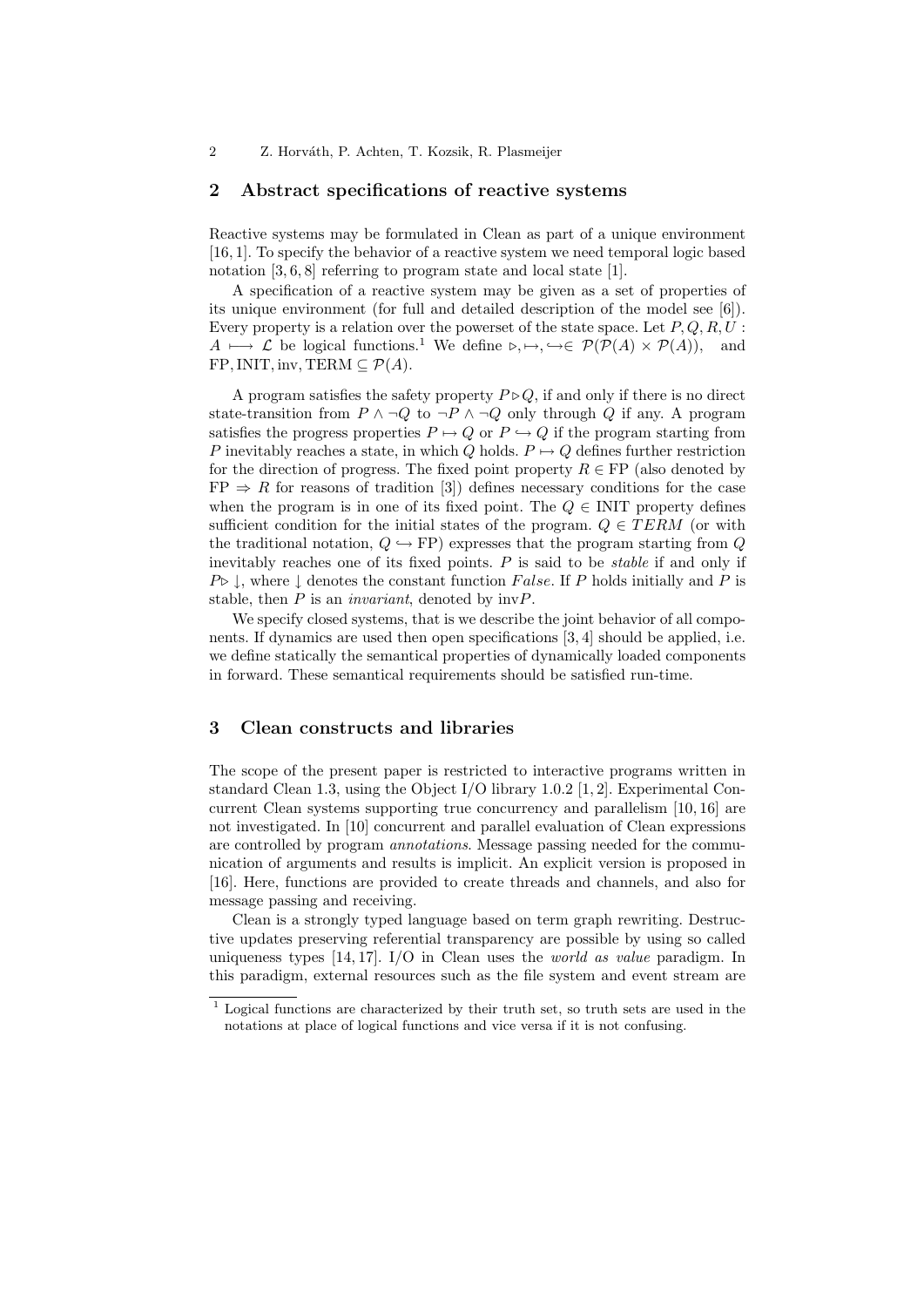passed explicitly as a value to functions. These values are also called environments. The external world is of type World. I/O programs are functions of type :: \*World -> \*World. The \* in front of World means that the World argument is unique: when the function is evaluated it is guaranteed that this function has the only reference to the world. In addition, it must yield a world with one reference.

Uniqueness is a function property. The type system derives the uniqueness properties of all functions. Many functions do not change the uniqueness of their arguments. The simplest example is the identity function id defined as: id  $a = a$ . Its derived type is: id :: .x  $\rightarrow$  .x. This type indicates that id can both be applied to a unique value and a non-unique (or shared) value.

Using uniqueness information the Clean compiler is able to generate better code by letting functions reuse unique argument components instead of rebuilding them. An example is the use of unique arrays.

Clean programs using the Object I/O library create their own unique state space and define initialization and state-transition functions. The library supports interactive processes, which can be created and closed dynamically. Each interactive process may consist of an arbitrary number of interactive objects. These are: windows, dialogues, menus, timers, and receivers. Again, these objects can be created and closed dynamically. An interactive process is a state transition system. Its state is a value of type  $PSt 1 p$ , defined as:

:: PSt l p = {ls::l, ps::p, io::\*IOSt l p}.

The ls and ps components constitute the "logical" state of the interactive process which must be defined by the programmer. The io component is managed entirely by the Object I/O system. It contains, amongst others, the current state of all interactive objects of the interactive process. So the IO state represents the external environment of the interactive process and it is therefore uniquely attributed.

Interactive objects are created by passing an abstract description to the proper creation function. Such an abstract description is usually an algebraic data type value. One can find examples in the Clean programs in Section 5.2, line 13–14 (a timer), and Section 6.2, line 45–48 (a dialogue). The important point of such abstract descriptions is that they contain the *state transitions* of the interactive process. These state transitions are higher order function arguments of the algebraic data types. They are usually of type:  $(PSt \tI. p) \rightarrow (PSt \tI. p).$ Event handlers of I/O processes on the same processor are interleaved. Atomic actions correspond to handling of one event.<sup>2</sup>

The Object I/O system keeps evaluating all interactive processes until each of them has terminated. An interactive process terminates by applying the library function closeProcess to its process state. This function will close all current interactive objects from the IO state component and turn it into the empty IO state, which is its final state.

 $\frac{2}{3}$  The current implementation supports only processes on a single processor. However, using the Object I/O TCP/IP library (developed by Martin Wierich) allows one to create distributed communicating programs.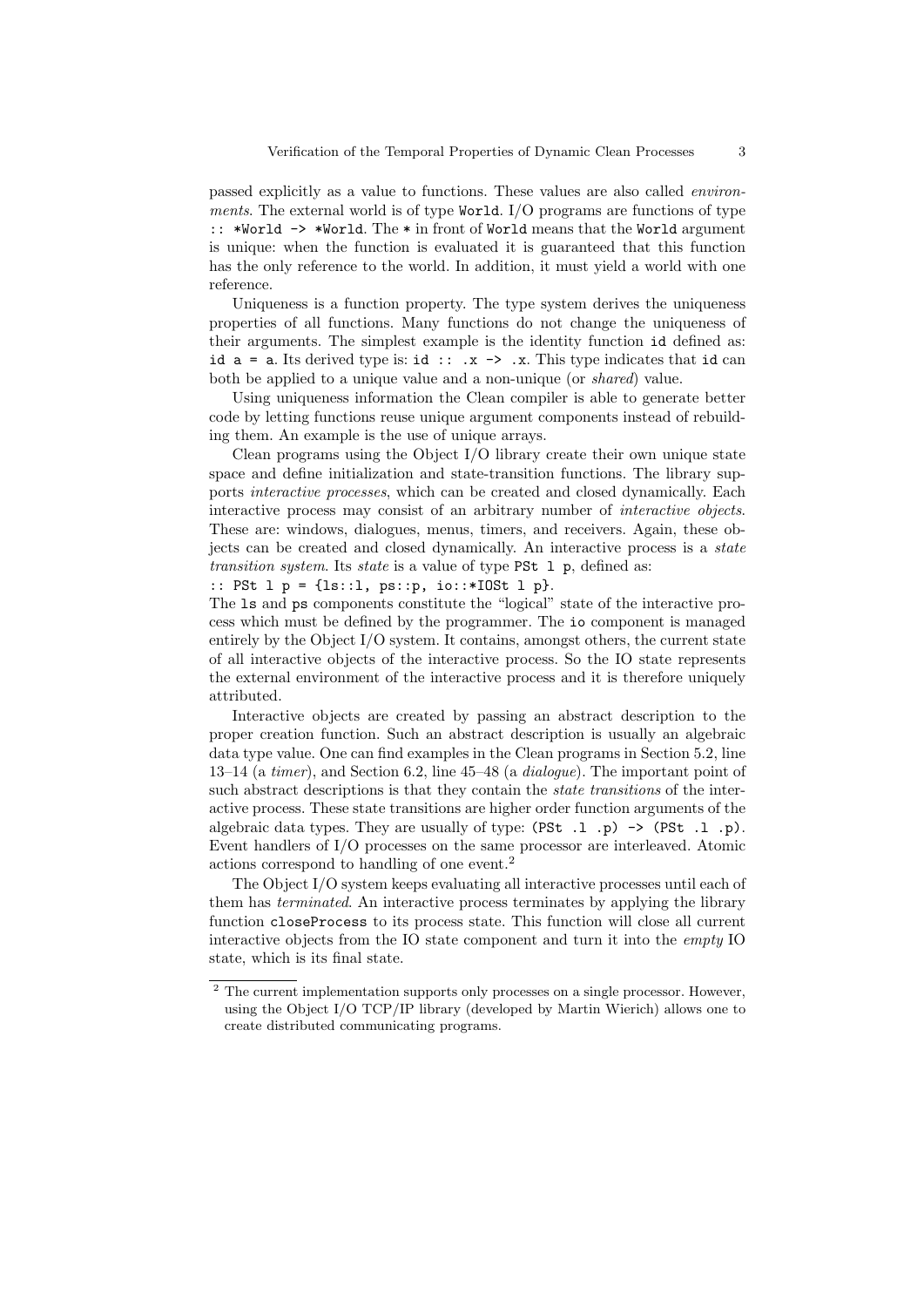Dynamics in Clean [13, 15] are dynamically loadable, mobile components that consist of code of Clean expressions and certain type information. This latter, the so-called type code can be used to check and unify the type of the loaded Clean expression during run-time. So, Clean applications can be extended with data and code dynamically in a type safe manner with a functionality obtained e.g. from some other process or a location somewhere on the Internet.

Verification of Clean programs using Dynamics may require the encapsulation of further semantic properties of the dynamically sent and for the dynamically received components, respectively. This semantical code of safety, and certain liveness properties could be given in an encoded form of some program properties described in section 2. This additional semantic information could then be used to check the appropriateness of a mobile component during runtime by comparing the requirement specification in the receiver and the behavior description in the sent component. Our research aims at the extension of the Dynamic construct of Clean in this direction.

# 4 A calculus of verification

We use a two phase model. In the first phase the abstract model of the Clean program is constructed. We give a formal specification and model the behaviour of the concrete program by an abstract program. The program text is analyzed and the state transition functions are extracted. The relatively well defined structure of the Object I/O processes makes this possible. A tool, which assists this first phase is needed in the future to ensure the correctness of the abstract model in respect of the main semantical properties of the concrete Clean program.

We prove the correctness of the abstract program in respect of the specification in the second phase. This phase has a well-developed mathematical basis [3, 6]. In the following we give a short description of the main concepts.

A problem is defined as a set of specification relations, more precisely a problem  $F$  is a relation over the parameter space  $B$  and ordered tuples of specification relations. The appropriate choice of the parameter space reduces the size of the problem and the number of verification steps. Every specification relation is defined over the powerset of the state space (see section 2).

The abstract program is regarded as a relation generated by a set of nondeterministic (simultaneous) conditional assignments [7] similar to the concept of abstract program in UNITY [3] and to the concept of parallel program given by van Lamsweerde and Sintzoff [11]. By virtue of its definition the effect relation of a conditional assignment is total, i.e., its domain is equal to the whole state space. This means that a conditional assignment always terminates [6]. Some assignments are selected nondeterministically and executed in each step of the execution of the abstract program. Every statement is executed infinitely often, i.e., an unconditionally fair scheduling is postulated. If more than one processor selects statements for execution, then the executions of different processors are fairly interleaved. A fixed point is said to be reached in a state, if none of the statements changes that state [3]. We denote the conditional assignment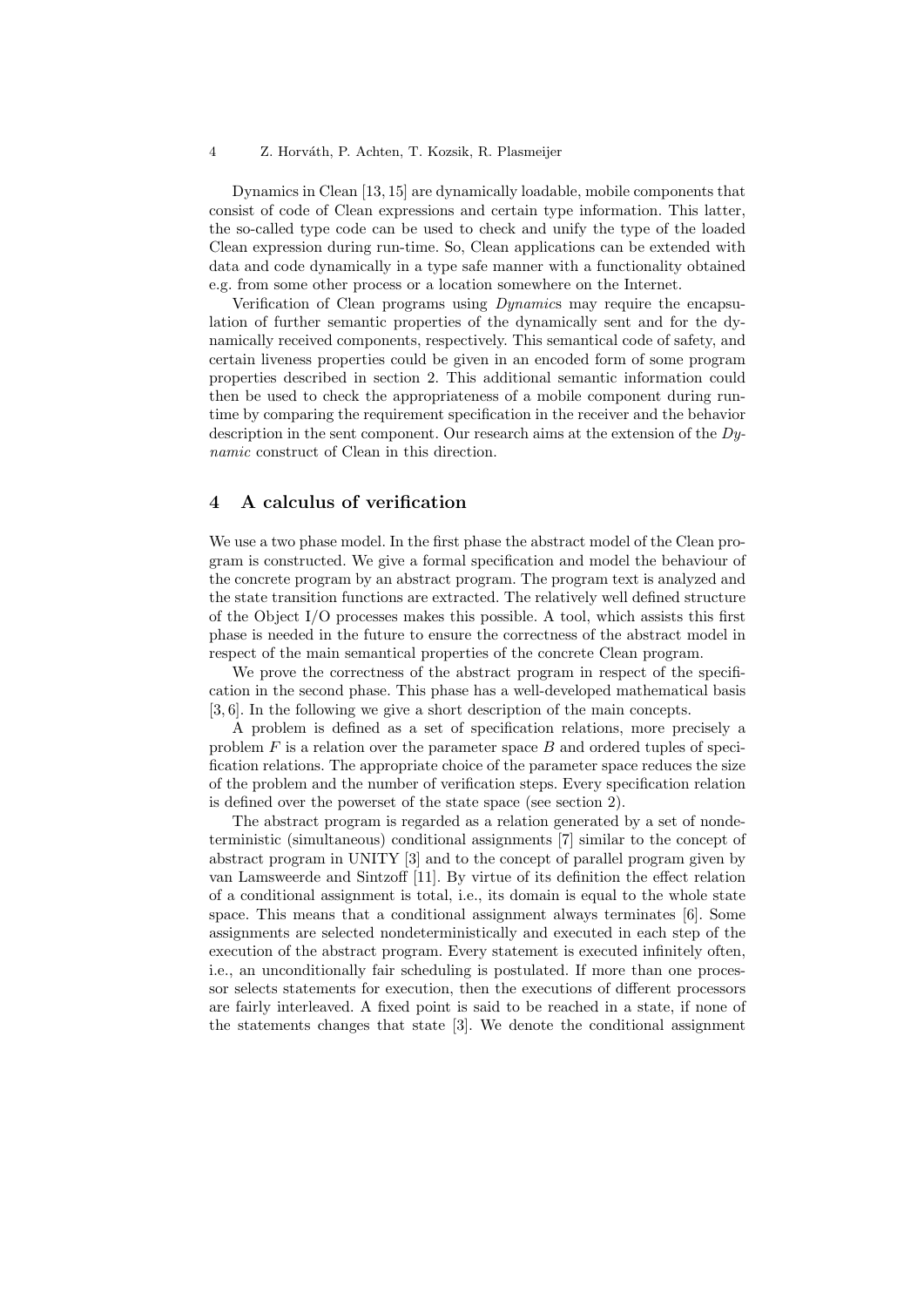$s_j \in S$  the following way:  $\left( \prod_{i \in [1,n]} (v_i \in F_{j_i}(v_1, ..., v_n), \text{ if } \pi_{j_i}) \right)$ . The sign  $\parallel$  means that in the simultaneous assignment all  $v_i$  ( $i \in [1, n]$ ) variables can get a new value, which value is chosen nondeterministically from the set of values that  $F_{i_i}$ deliveres, if the condition  $\pi_{j_i}$  holds. This  $F_{j_i}$  is a function of all  $v_k$  variables.

The program properties with respect to an abstract parallel program are characterized as relations over the powerset of the state space. They are defined in terms of the weakest precondition  $(wp)$  of the element statements of the abstract program. We use the dual concept of strongest postcondition  $(sp)$ , too.

We generalize the concept of weakest precondition for abstract parallel programs [7];  $wp(S, R) ::= (\forall s \in S : wp(s, R))$ . Let us denote by  $inv_S(Q)$  the set of logical functions the truth of which is preserved by the elements of  $S$  if the program is started from a state satisfying Q. That is:  $inv_S(Q) \subseteq \mathcal{P}(A)$ .  $inv_S(Q) ::= \{ [P] | sp(s_0, Q) \Rightarrow P \text{ and } P \Rightarrow wp(S, P) \}.$ 

Let us denote by  $\triangleright_S$  the set of ordered pairs  $(P, Q)$  of logical functions for which holds that P is stable while  $\neg Q$  during the execution of  $S \rhd_S \subseteq \mathcal{P}(A) \times \mathcal{P}(A)$ .  $\triangleright_S ::= \{([P],[Q]) | (P \wedge \neg Q \Rightarrow wp(S,(P \vee Q))) \}.$ 

Let us denote by  $\mapsto_S$  the set of ordered pairs  $(P, Q)$  of logical functions for which it holds that P is stable while  $\neg Q$  during the execution of S and there is a conditional assignment  $s_j$  which ensures the transition from P to Q. Let  $\hookrightarrow$ <sub>S</sub> $\subseteq$  P(A)  $\times$  P(A) be the transitive disjunctive closure (denoted by <sup>tdl</sup>) of  $\mapsto_S$ . A fixed point is said to be reached in a state of the state space A, if none of the statements changes the state.  $\varphi_S$  characterizes the set of fixed points,  $\varphi_S ::= (\bigwedge_{j \in J, i \in [1..n]} (\neg \pi_{j_i} \vee (\pi_{j_i d} \wedge v_i = F_{j_i}(v_1, \dots, v_n))))$ , where  $\pi_{j_i d}$  denotes the logical function, which characterize the set of states over which the relation  $F_{j_i}$ is deterministic. Let us denote by TERM<sub>S</sub> the set  $\{[Q] | (Q, \varphi_S) \in \hookrightarrow_S \}.$ 

The abstract parallel program  $S \subseteq A \times A^{***}$  is a solution to the problem F, if  $\forall b \in B : \exists h \in F(b)$ , such that the program S satisfies all the specification properties given in the inv<sub>h</sub>,  $\triangleright_h$ ,  $\mapsto_h$ ,  $\hookrightarrow_h$ , FP<sub>h</sub>, TERM<sub>h</sub> components of the element of the parameter space  $h$  assuming that the program starts from a state satisfying all the elements of  $\text{INIT}_h$ . The program S satisfies a specification property, if and only if there exists an invariant property  $K$  such that the program satisfies the specification property with respect to  $K$ . This means that a program is said to satisfy a specification property, even if the program fails to satisfy it over a subset of the unreachable states [3, 7].

The composition of programs [8] is also allowed in our model. We will use the union construct in this paper, which corresponds to the concurrent execution of programs. The initial assignment of the union program is the simultaneous execution of the initial assignments of the components (the union of programs can only be constructed if this initial assignment is valid), while the set of assignments of the union program is the union of the sets of assignments of the components. The union construct preserves an invariant, unless or ensures property if it holds in each of the components. The union theorem [8] shows how the behaviour relation of the union of programs can be computed using the behaviour relations of the components. This way we can prove the correctness of processes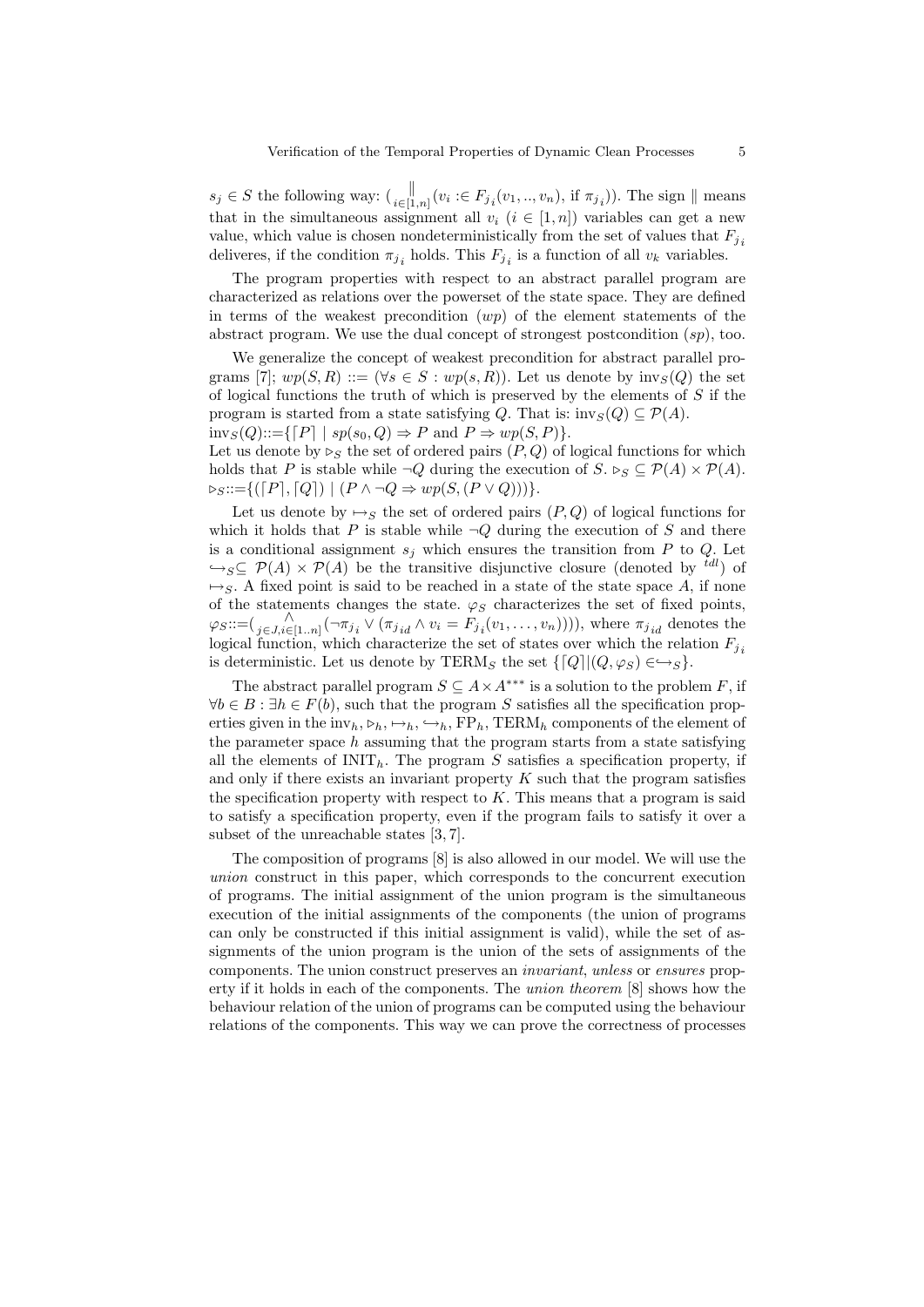using dynamics if we suppose that open specifications given for the dynamically loaded components are satisfied run-time.

The presented model has a temporal logic background but the verification steps are based on simple weakest precondition calculations.

## 5 Sorting a list stored in the unique process state

In this section our first simple example is presented, in which we sort a list, stored in the local process state component of an Object I/O process, by bubble sort. We prove an invariant, a fixed point property and termination (progress).

#### 5.1 Formal specification of the problem

The state space of the program is the  $PSt$  process state of the Object I/O process.  $A = pst$ : PSt. The process state consists of three components, the local state, the public state and the IO state. The list of elements to be sorted is stored in the local state. Type  $V$  is list of integers.

 $PSt = (ls : V, ps : NoState, io : IOSt), V = [Int].$ 

We specify that the program inevitably reaches a fixed point and that the list stored in the local process state is a sorted permutation of the initial unsorted list.

$$
\uparrow \hookrightarrow FP \tag{1}
$$

$$
FP \Rightarrow (pst.ls \in perms(unsortedlist) \land sorted(pst.ls))
$$
\n(2)

The specification property (2) is allowed to be refined (substituted) by an invariant and a weaker fixed point property [6]. It is easy to show that from (3) and  $(4)$  follows  $(2)$ .

$$
inv(pst.ls \in perms(unsortedlist))
$$
\n(3)

$$
FP \Rightarrow sorted(pst.ls)
$$
 (4)

#### 5.2 Clean program

The program in Figure 1 starts an Object I/O process and initializes the three components of the process state by calling the startNDI function. Local state is set to unsortedlist, public state is set to NoState, the IO state is initialized to be empty and subsequently modified by initialize to include a Timer. The TimerFunction is set to the bubble function, i.e. the timer handled by the I/O process calls bubble again and again after 0 seconds delay.

A function parameter is given to bubble, called dynamicSweep, which is loaded during run-time. The typeCheck function checks whether dynamicSweep has the appropriate type, while semanticCheck should check whether it satisfies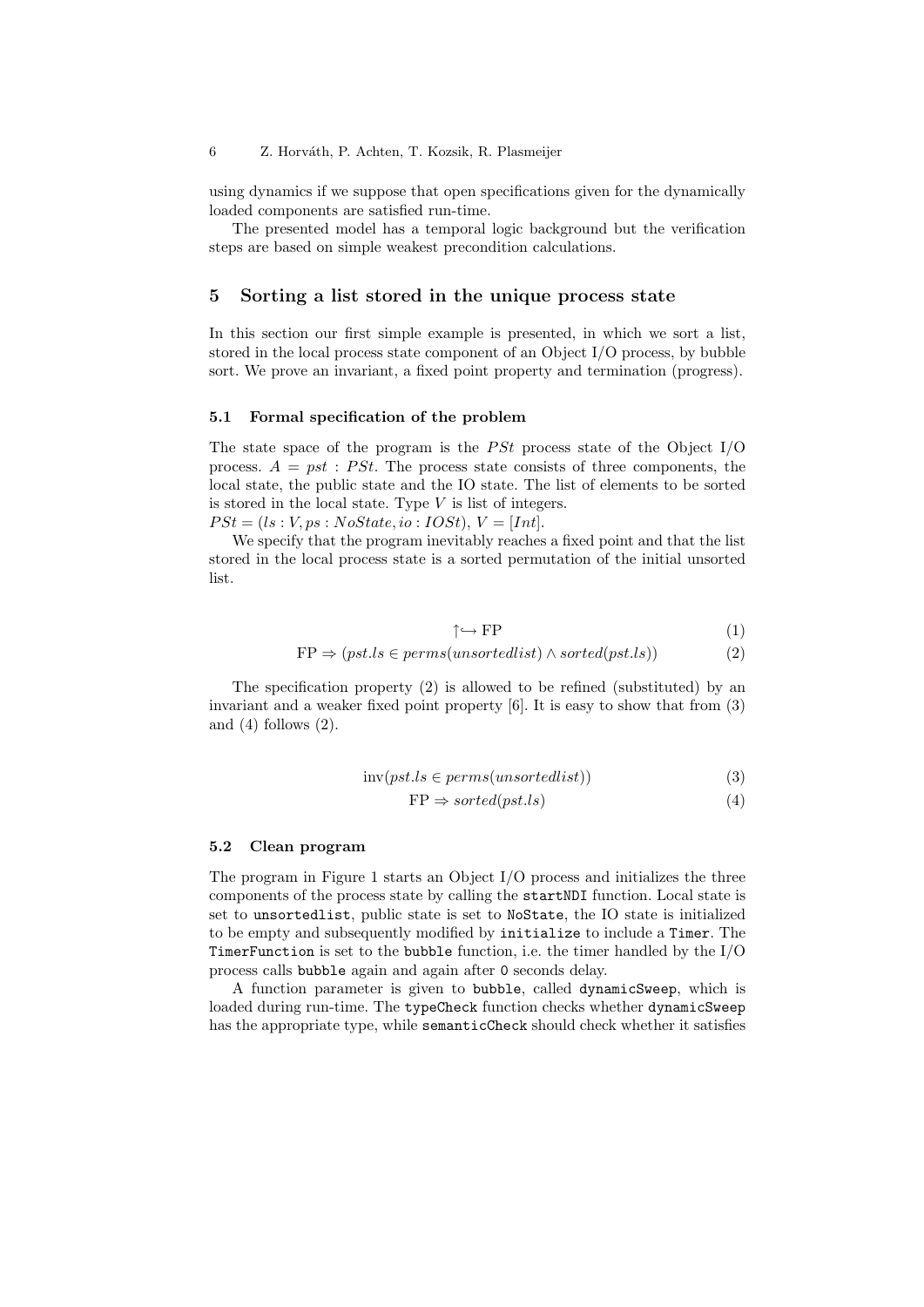```
module dynamic_bubblesort
import StdEnv, StdIO
:: NoState = NoState
Start :: *World -> *World
Start world
  = startIO NDI unsortedlist NoState initialize [] world
  where
  unsortedlist = [100, 98..0]initialize :: (PSt [a] .p) \rightarrow PSt [a] .p | < a
  initialize pst
      # (fname, pst) = getFileName pst
      # (dynamicSweep, pst) = readSweep fname pst
      = snd (openTimer undef (Timer 0 NilLS
             [TimerFunction (noLS1 (bubble dynamicSweep))]) pst)
  getFileName pst
     # (maybeFileName, pst) = selectInputFile pst
     | isNothing maybeFileName = getFileName (appPIO beep pst)
     | otherwise = (fromJust maybeFileName, pst)
  readSweep :: String (PSt [a] .p) ->
     ( ([a] -> (Bool,Int,Int)), (PSt [a] .p) ) | < a
  readSweep fname pst
    # (dynamicFun, pst) = readDynamic fname pst
    # (checkedFun, pst) = typeCheck dynamicFun pst
    | semanticCheck specification checkedFun = (checkedFun,pst)<br>| otherwise = abort "Semantic check failed!"
                                    = abort "Semantic check failed!"
    where
    typeCheck :: Dynamic (PSt [a] .p) ->
        ( ([a] -> (Bool,Int,Int)), (PSt [a] .p) ) | TC, < a
    typeCheck (f : : ([\hat{a}] \rightarrow (Bool, Int, Int)) | < a) pst = (f, \text{pst})typeCheck pst = abort "Type check failed!"
    specification = Spec (
        \ list -> (isSorted, i, j)
          where
          isSorted = (forall k in 0..list.dom-2: list!!k \le list!!(k+1))not isSorted -> (i<j and list!!j < list!!i)
      \lambdabubble :: ([a] -> (Bool,Int,Int)) NrOfIntervals (PSt [a] .p)
                              -> PSt [a] .p | < a
  bubble sweep _ pst=:{ls=list}
    | sorted = closeProcess pst
    | otherwise = \{ \text{pst } \& \text{ls} = \text{updateAt} \text{ i } (\text{list}!!\text{ j})(updateAt j (list!!i) list)}
    where (sorted, i, j) = sweep list
```
Fig. 1. The dynamic bubble program

the given requirement specification. In the above program the algebraic data type value constructed by Spec contains this specification: dynamicSweep decides if a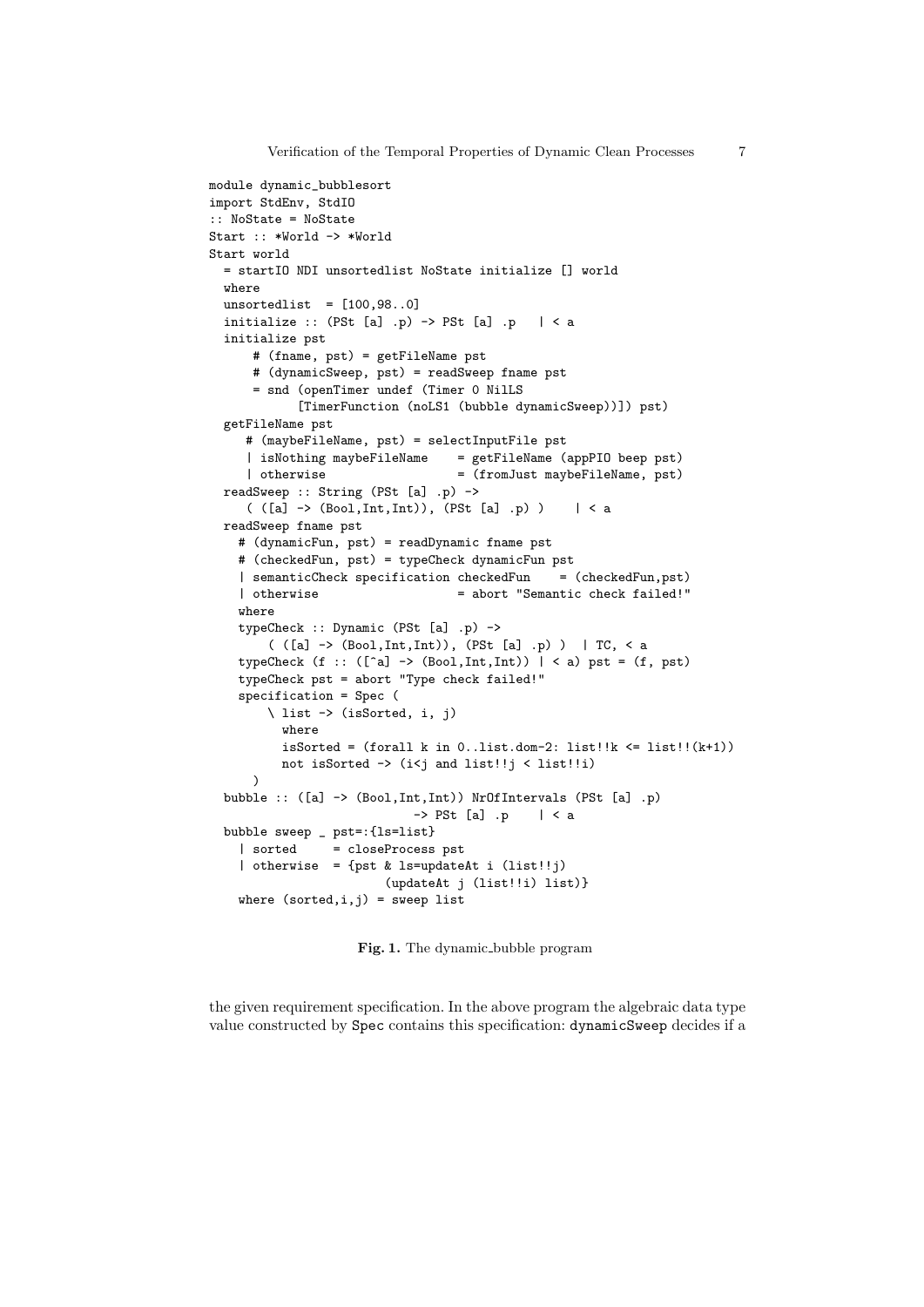list is sorted, and if not, it gives back two indeces, that are in inversion. Currently Clean does not support requirement specifications (Spec and semanticCheck), only checking of types is possible.

#### 5.3 An abstract model of the program

The  $s_0$  initialization assignment is a composition of the initialization of the components and the subsequent set of the IO state to include the timer. The program has an iterative structure, the state transforming step  $pst := bubble(pst)$ is repeated until the fixed point is reached. A possible abstract model of the concrete Clean program is given below. We suppose that the dynamically loaded function meets the requirement specification.

 $s_0 : pst := InitProc(Timer(bubble), (unsortedlist, NoState, empty))$  $S: \{ \; pst := bubble(dunamicSween,pst) \}$ 

where

\n
$$
\text{probe}(sweep,pst) =\n \begin{cases}\n (pst.ls,pst.ps, closed) & \text{if } sorted \lor pst.io = closed \\
 (newlist(pst.ls), pst.ps, pst.io) & \text{otherwise}\n \end{cases}
$$
\n

\n\n $\text{where}\n \begin{cases}\n \text{newlist}(\text{list}) = \text{list}(0) & \text{list}(i-1) \text{ list}(i) \text{ list}(i+1) \\
 \end{cases}\n \begin{cases}\n \text{newlist}(\text{list}) = \text{list}(0) & \text{list}(i-1) \text{ list}(i+1) \\
 \end{cases}$ \n

 $newlist(list) = [list(0), \ldots list(i-1), list(j), list(i+1), \ldots list(j-1),$  $list(i), list(j + 1), \ldots list(list.length - 1)]$  $(sorted, i, j) = sweep(pst.ls)$ 

#### 5.4 Formal proof

We prove invariant (3) first. Let us denote  $(pst.ls \in perms(unsortedlist))$  by P.  $sp(pst := InitProc(Timer(bubble), (unsortedlist, NoState, empty)), True)$  $= (pst.ls = unsortedlist \wedge pts.ps = NoState \wedge pts.io = [Timer(bubble)]) \Rightarrow$  $(pst.ls \in perms(unsortedlist)) = P$ . Hence P holds initially. Furthermore,  $wp(S, P) = (sorted \vee pst.io = closed \rightarrow pst.ls \in perms(unsortedlist)) \wedge$  $(\neg sorted \land pts.io \neq closed \rightarrow newlist(pst.ls) \in perms(unsortedlist)).$  Both implications follow from P, since pst.ls  $\in perms(unsortedist)$  and, if  $\neg sorted$ ,  $newlist(pst.ls) \in perms(pst.ls)$  by the definition of *newlist*. Thus P is stable, too. Being stable and initially true,  $P$  is indeed an invariant.

Let K denote ( $pst.io \neq closed \rightarrow sorted$ ). Using the same kind of calculation it is easy to show that  $K$  is also an invariant of the program.

If we want to prove (4) we have to calculate the fixed point of the program.  $\varphi_S = (\neg sorted \land (pst.io \neq closed) \rightarrow pst.ls = newlist(pst.ls) \land pst.ps =$  $pst.pys\wedge pst.io = pst.io) \wedge (sorted\vee (pst.io = closed) \rightarrow pst.ls = pst.ls\wedge pst.ps$  $pst<sub>ps</sub> \wedge pst.io = closed$ . If the condition of the first implication holds, then the consequence is false by the definition of newlist and the specified properties of  $dynamicsWeep:$  two non-equal elements of pst.ls are swapped in  $newlist(pst.ls)$ . After reduction we obtain  $\varphi_S = ((sorted \vee pt.io = closed) \wedge (\neg sorted \vee (pst.io =$  $closed)$ , so  $\varphi_S = (pst.io = closed)$ . Notice, that  $\varphi_S \wedge K \Rightarrow sorted$ , so we can conclude, using the specification of *dynamicSweep*, that  $\varphi_S \wedge K \Rightarrow sorted(pst.ls)$ . Thus we have proved (4).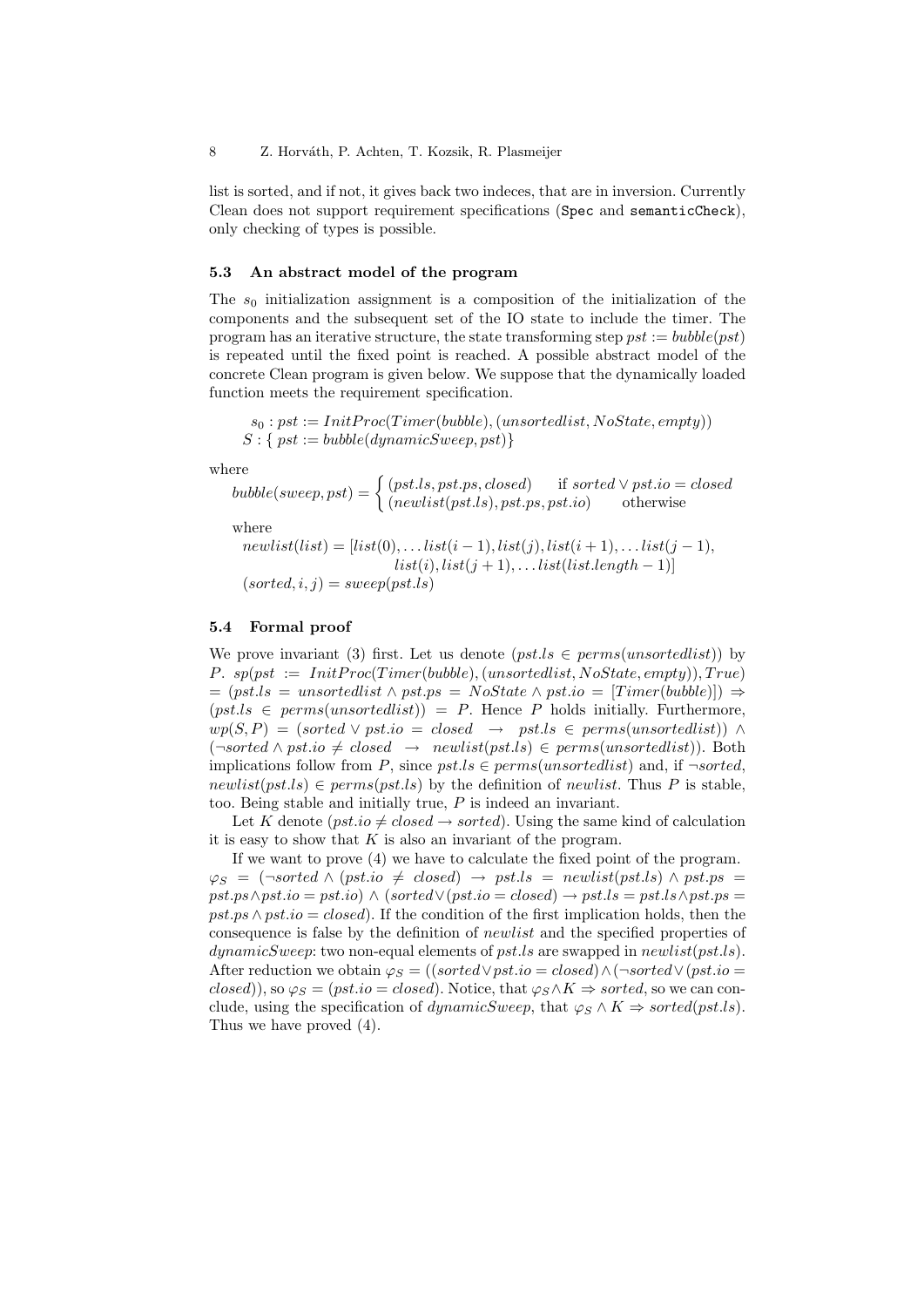For proving (1) the theorem of the variant functions [6] can be applied. We introduce the variant function  $v = inversion(pst.ls)$ , that is the number of pairs of elements in  $pstls$  that are in wrong order. It is obvious, that v is always a non-negative integer. We have to show that the variant function inevitably decreases until the program reaches its fixed point, i.e.  $\neg \varphi_S \wedge v = t \wedge K \hookrightarrow_S$  $(\varphi_S \vee v < t) \wedge K$ . Using the facts that  $\rightarrow_S \subseteq \hookrightarrow_S$  and K is stable, it is sufficient to show, that:  $\neg \varphi_S \wedge v = t \wedge K \mapsto_S \varphi_S \vee v \leq t$ . The weakest precondition  $wp(pst := bubble(pst), (\varphi_S \vee v < t)) = (\neg sorted \wedge (pst.io \ne closed) \rightarrow (pst.io =$  $closed) \vee (inversion(newlist(pst.ls)) \leq k)$   $\wedge$   $(sorted \vee (pst.io = closed) \rightarrow$  $closed = closed \vee (inversion(pst.ls) < k)$ . The definition of newlist and the specification of *dynamicSweep* guarantees, that in case of  $\neg sorted$ , the number of inversions in  $newlist(pst.ls)$  is smaller than in pst.ls. Hence it is easy to show, that the weakest precondition calculated above follows from  $(\neg \varphi_S \land v = t \land K)$ , which equals to  $((pst.io \ne closed) \land (inversion(pst.ls) = t) \land K)$ . This proves the required  $\mapsto$ <sub>S</sub> property.

# 6 Properties of communicating I/O processes

In this section we prove the correctness of a program which consists of two simple communicating Object I/O processes. We present two processes, which send messages to each other when the user presses a button. The processes are running in an interleaved way and are interactive. The overall system includes the user as a third component, who interacts with the processes by pressing buttons.

### 6.1 Formal specification of the problem

The overall state space of the program is the smallest common superspace of the state spaces of the three components. Process A is running over the subspace  $pst_A : PSt \times ch_{ab} : Ch \times ch_{ba} : Ch \times button_A : Button$  $\mathit{PSt} = (ls : Int, ps : NoState, io : IOSt), Ch = Channel(Int), Button =$  ${pressed, released}.$  Similarly process B is running over the subspace  $pst_B$ :  $PSt \times ch_{ab} : Ch \times ch_{ba} : Ch \times button_B : Button$ . The user is acting over the subspace  $button_A : Button \times button_B : Button$ . The overall state space of the system is:

 $A = pst_A : PSt \times ch_{ab} : Ch \times ch_{ba} : Ch \times button_A : Button \times$ 

$$
\times \ button_B : Button \times pst_B : PSt.
$$

We use the concept of the history of channels in our specification and verification. The history of a channel is the list of elements communicated on it ever. The history of channel c is denoted by  $\bar{c}$ .

We specify that the system reaches one of its fixed points (6) after sending mc messages  $(7)$ , which messages are initiated by pressing the buttons  $(8,9)$ . We assume that the channels are initially empty and the buttons are released (5).

The parameter space is  $B = mc : Int$ .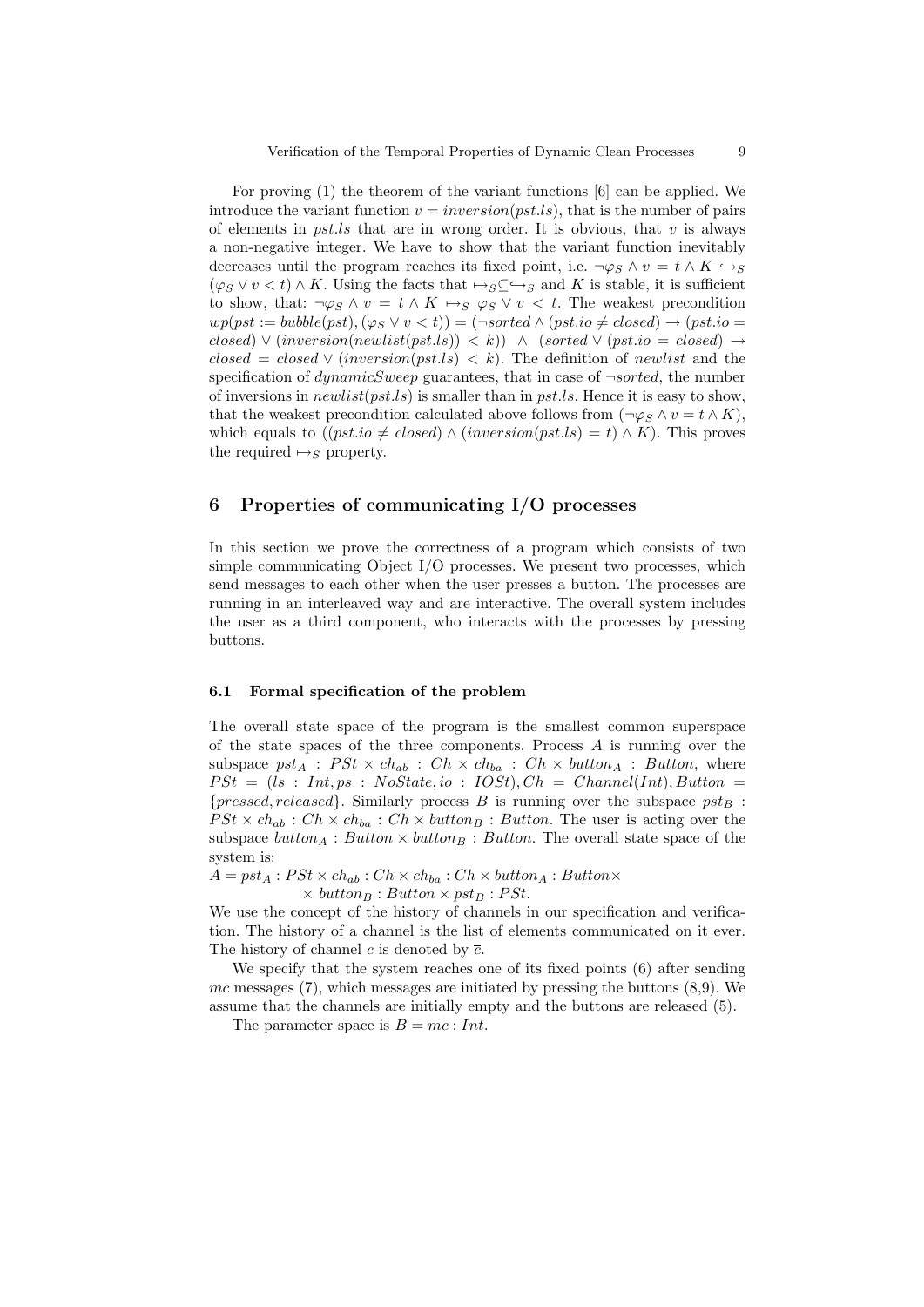$$
ch_{ba} = ch_{ab} = \overline{ch_{ba}} = \overline{ch_{ab}} = \langle \rangle \wedge button_A = button_B = released \in INIT_{mc}(5)
$$

$$
\uparrow \hookrightarrow_{mc} FP
$$
 (6)

$$
FP_{mc} \Rightarrow |ch_{ba}| + |ch_{ab}| = mc \tag{7}
$$

*button*<sub>A</sub> = *pressed* 
$$
\land
$$
  $|\overline{ch_{ab}}| = t' \triangleright_{mc} button_A = released \land |\overline{ch_{ab}}| = t' + 1$  (8)

 $button_B = pressed \wedge |\overline{ch_{ba}}| = t' \triangleright_{mc} button_B = released \wedge |\overline{ch_{ba}}| = t' + 1$  (9)

#### 6.2 Clean program

The two processes behave in the same way. The function process is the functional abstraction of the common behaviour. The first parameter of the process is its name, the second parameter is an ordered pair of two identifiers, which are used to identify the process itself and the other process.

The Process-es are declared to belong to a ProcessGroup with shared state initialized to NoState, i.e. no useful shared public state exists. Communication channels are implemented implicitly. The local part of the process state  $PSt$ is initialized by the Process to 0. The initialize function initializes the IO state.

Two state transition functions are defined. Function pressed may cause a state transition by sending data and increasing the counter stored in the local state when the corresponding button is pressed. Function received is activated to receive data and to increase the counter stored in the local state when a message is arrived to the process. When the counter reaches the value mc, the IO state is closed.

The state transition used by pressed and received to increase the counter in the local state is loaded as a Dynamic. Similarly to the program on page 7 the typeCheck function is used to check whether this state transition has the proper type. Further semantic description should be given as a set of specification properties in the form presented in section 2. These properties should be represented using the data constructor Spec and be checked run-time by the semanticCheck function.

Synchronous sending causes an immediate call of the receiver of the partner process. The event handler processes a synchronous send and the corresponding receiving of the data in one single atomic action. This results in a very strict ordering of events, which can be expressed by introducing strict explicit synchronization conditions at the abstract program level. The construction of the formal proof pointed out that a concrete program performing an asynchronous message passing instead of the synchronous one would not be correct. On the other hand an abstract program with weaker synchronization conditions could have been proved correct with respect to the posed problem. So the concrete program cannot be less synchronised but the abstract program can.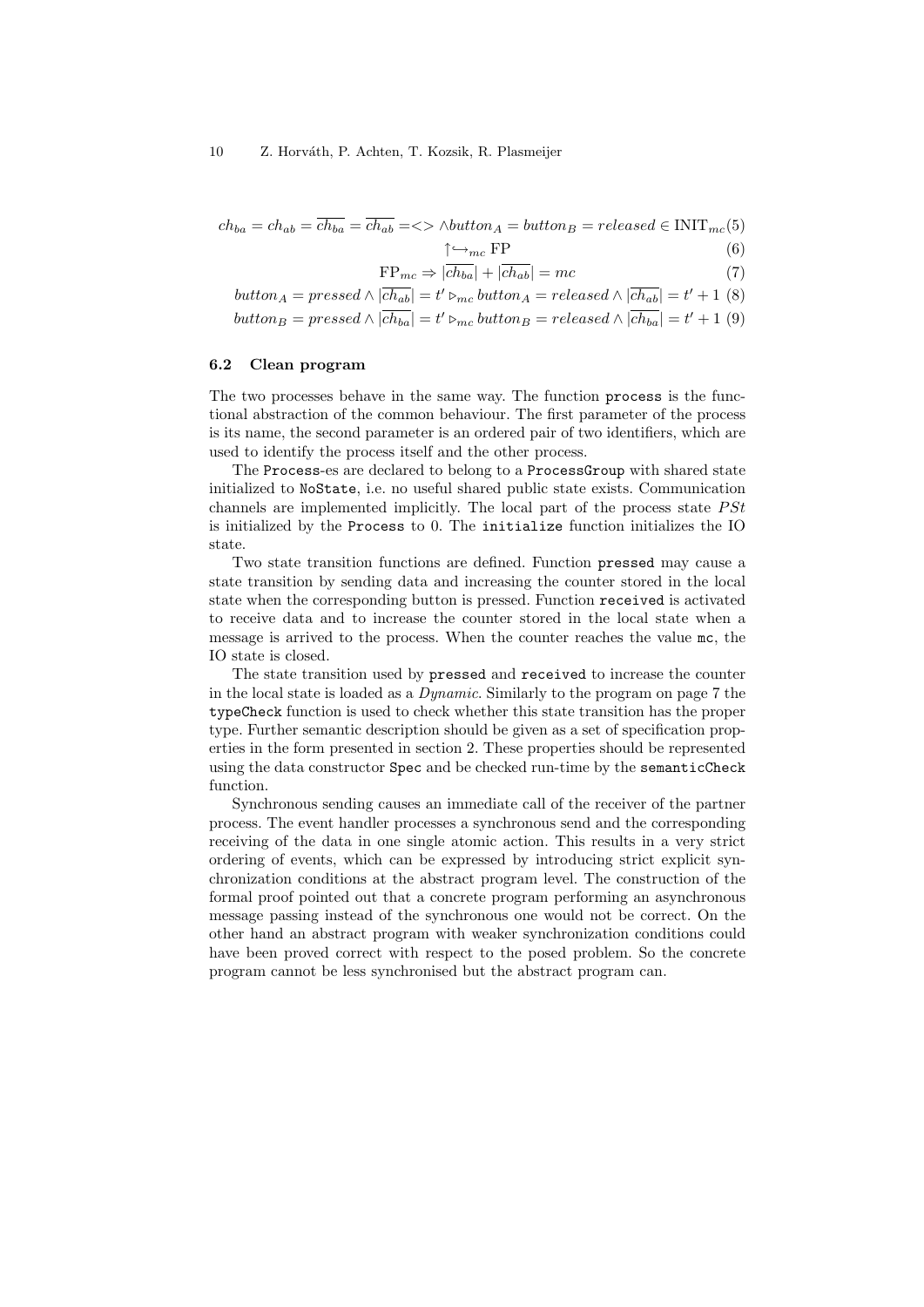```
module dynamic_processes
import StdEnv, StdIO
:: NoState = NoState
Start :: *World -> *World
Start world
 # (ridA,world) = openRId world
 # (ridB,world) = openRId world
 = startProcesses [process "A" (ridA,ridB),
                   process "B" (ridB,ridA)] world
process :: String (RId i, RId i) -> ProcessGroup Process
process name (me,you)
 = ProcessGroup NoState (Process NDI 0 initialize [])
where
 mc = 10initialize :: (PSt Int .p) -> PSt Int .p
  initialize pst
   # (fname, pst) = getFileName pst
   # (dynamicCounter, pst) = readCounter pst fname
   = snd (openDialog undef (dialog dynamicCounter) pst)
  getFileName pst
     # (maybeFileName, pst) = selectInputFile pst
     | isNothing maybeFileName = getFileName (appPIO beep pst)
     | otherwise = (fromJust maybeFileName, pst)
  readCounter :: (PSt Int .p) String ->
      ( (Int (PSt Int .p) -> (PSt Int .p)), (PSt Int .p) )
  readCounter pst fname
   # (dynCounter, pst) = readDynamic fname pst
   # (checkedCounter, pst) = typeCheck dynCounter pst
    | semanticCheck specification checkedCounter
                                = (checkedCounter,pst)
    | otherwise = abort "Semantic check failed!"
   where
   typeCheck :: Dynamic (PSt Int .p) ->
          ( (Int (PSt Int .p) -> (PSt Int .p)), (PSt Int .p) )
   typeCheck (transition :: (Int (PSt Int .p) -> (PSt Int .p)))
             pst
      = (transition, pst)
   typeCheck _ pst = abort "Type check failed!"
   specification = Spec (
        \ mc pst :
          (pst.ls=ls and pst.io=io) in INIT
          (pst.ls=ls and pst.io=io) in TERM
          (pst.ls=ls+1) in FP
          (pst.io=(if (ls+1=mc) closed io)) in FP
     )
```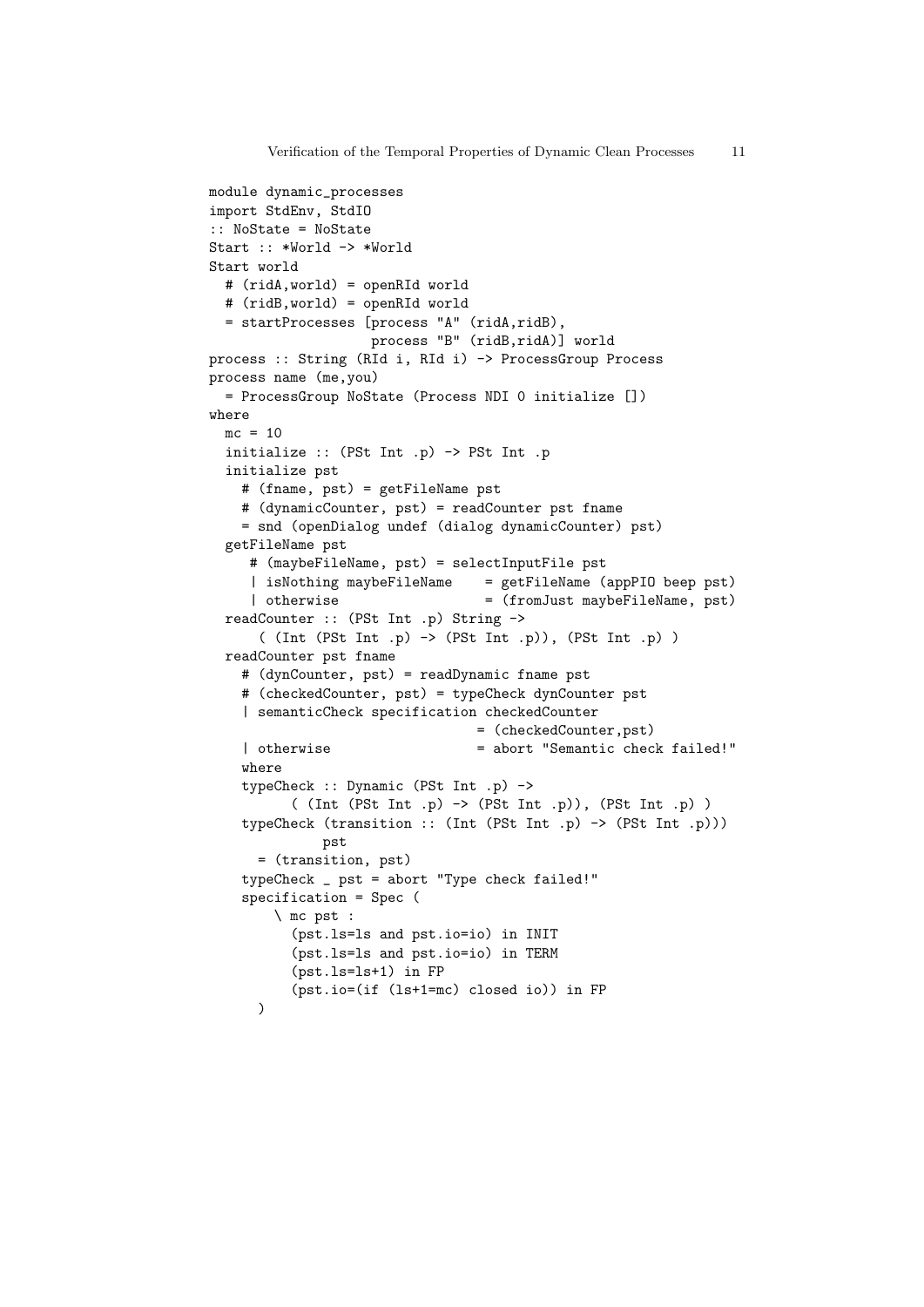```
dialog counter
  = Dialog name ( ButtonControl "Press me" DefaultWidth
                     [ControlFunction (noLS (pressed counter))]
                 :+: Receiver me (noLS1 (received counter)) []
                 ) []
pressed :: (Int (PSt Int .p) \rightarrow (PSt Int .p)) (PSt Int .p) \rightarrowPSt Int .p
pressed counter pst
  # (_,pst) = syncSend you undef pst
  = counter mc pst
received :: (Int (PSt Int .p) -> (PSt Int .p)) .i (PSt Int .p)
             -> PSt Int .p
received counter _ pst
  = counter mc pst
```
#### 6.3 An abstract model of the program

We present the overall abstract program as the union of three components [3, 8]. The model behind the abstract program assumes an unconditionally fair scheduling which differs from the event driven semantics of the concrete program. Events are represented by conditions and assumed to be initiated by the user.

The  $s_0$  initialization assignments of the processes are a composition of the initialization of the components and the subsequent set of the IO state.

```
s_{0A}: \quad pst_A :=Init(Dialog(Button(pressed), Receiver(received)),(0, NoState, empty))S_A: { pst<sub>A</sub>, button<sub>A</sub>, ch<sub>ab</sub> := counter(pst<sub>A</sub>), released, send(ch<sub>ab</sub>, 0)
                if button<sub>A</sub> = pressed ∧ |ch_{ab}| = |ch_{ba}| = 0 ∧ pst<sub>A</sub>.io \neq closed
           pst<sub>A</sub>, ch_{ba} := counter(pst<sub>A</sub>), receive(ch<sub>ba</sub>)if |ch_{ba}| \neq 0 \land |ch_{ab}| = 0 \land pst_A.io \neq closed}
s_{0B}: pst<sub>B</sub> := Init(Dialog(Button(pressed), Receiver(received)),(0, NoState, empty))S_B: \{ \; pst_B, \; button_B, \; ch_{ba} := \; counter(pst_B), \; released, \; send(ch_{ba}, 0)if button<sub>B</sub> = pressed ∧ |ch_{ba}| = |ch_{ab}| = 0 \wedge pst_B.io \neq closedpst<sub>B</sub>, ch<sub>ab</sub> := counter(pst<sub>B</sub>), receive(ch<sub>ab</sub>)if |ch_{ab}| \neq 0 \land |ch_{ba}| = 0 \land pst_B.io \neq closed}
```

```
s_{0U}: SKIP
S_U: \{button_A := pressed, \text{if } button_A = released \ \land \ |ch_{ab}| = 0 \ \land \ pst_A.io \neq closedbutton<sub>B</sub> := pressed, if button<sub>B</sub> = released \land |ch_{ba}| = 0 \land pst_B.io \neq closed}
```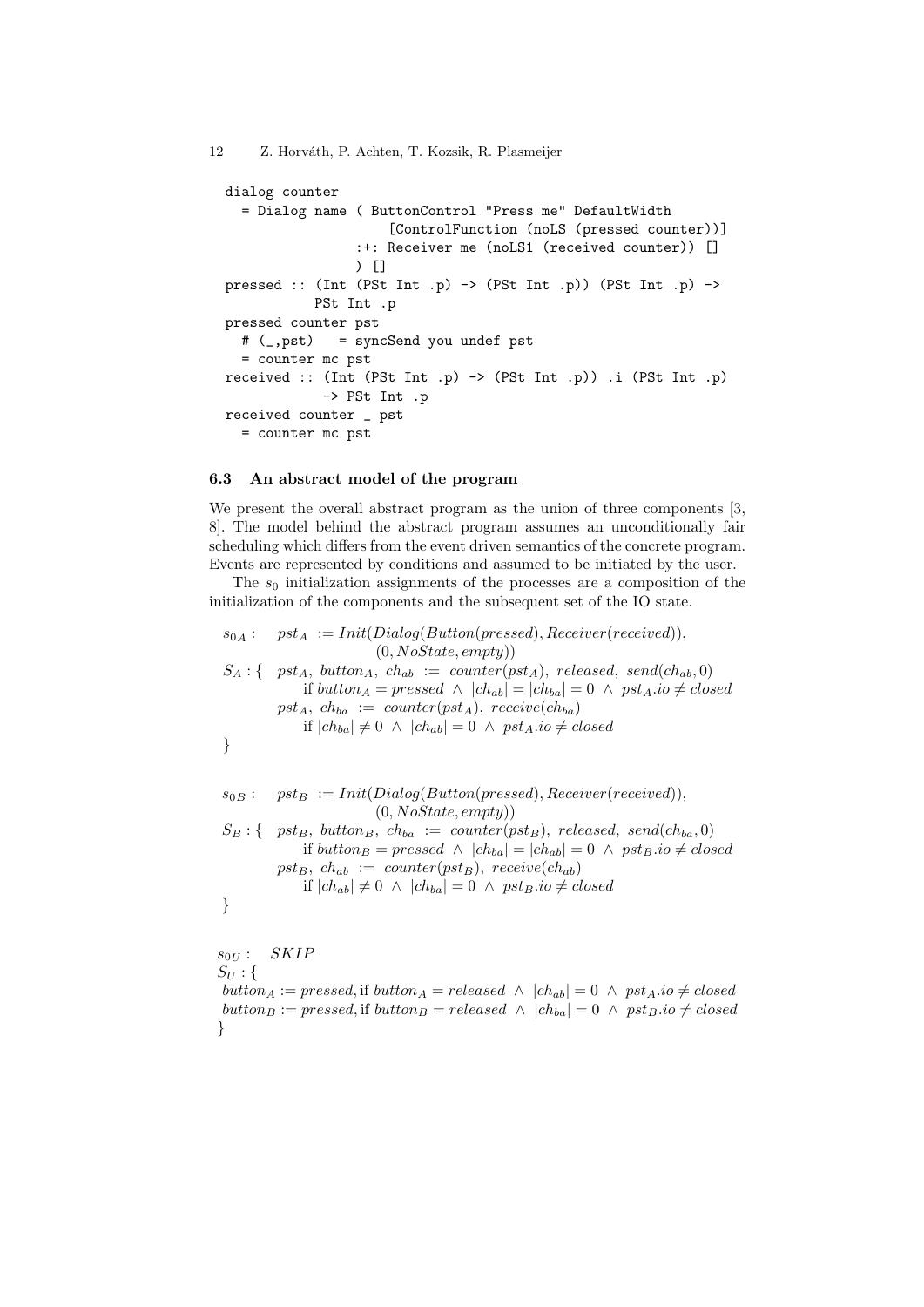The dynamically loaded  $pst := counter(pst)$  state transition appears in the assignments of  $S_A$  and  $S_B$ . Note, that it is safe to use it as an assignment, since its specification guarantees, that the computation defined by counter will always terminate. This state transition is atomic in our abstract program, as well as in the Clean implementation. In the formal proof below the fixed-point property specified for counter will also be used.

#### 6.4 Formal proof

Now we prove<sup>3</sup> that the abstract program above solves the specification properties (5-9) introduced in section 6.1. It is enough to show that the program satisfies those properties for its reachable states. Thus we determine a couple of invariants first.

$$
|\overline{ch_{ab}}| + |\overline{ch_{ba}}| - |ch_{ba}| = pst_A.ls \in inv_S \tag{10}
$$

$$
|ch_{ba}| + |ch_{ab}| - |ch_{ab}| = pst_Bls \in inv_S \tag{11}
$$

$$
pst_{A}.ls \le mc \ \land \ (pst_{A}.ls = mc \ \leftrightarrow \ pst_{A}.io = closed) \ \ \in inv_{S} \tag{12}
$$

 $pst_B.ls \leq mc \land (pst_B.ls = mc \leftrightarrow pst_B.io = closed) \in inv_S$  (13)

$$
|ch_{ab}| * |ch_{ba}| = 0 \quad \in inv_S \tag{14}
$$

$$
pst_{A}.ls + |ch_{ba}| = pst_B.ls + |ch_{ab}| \in inv_S \tag{15}
$$

Initially all of the above predicates hold, since the channels and their histories are empty,  $pst_Als = pst_Bls = 0$  < mc and neither  $pst_A.io$  nor  $pst_B.io$  is closed. For proving the stability of the predicates  $-$  according to a well-known hint  $$ it is sufficient to check those assignments that can change the value of one of the variables occurring in a predicate. Let's start with (14). It formulates that one of the channels should always be empty. Only the assignments containing the send function can make an empty channel non-empty. For example the first statement in  $S_A$  can extend channel  $ch_{ab}$ , but only when  $ch_{ba}$  is empty. Since this assignment does not change the value of  $ch_{ba}$ , there will be an empty channel after executing it, namely  $ch_{ba}$ . The sender assignment in  $S_B$  can be checked similarly.

Stability of the predicates in (12) and (13) is based on the specification of counter. Only this state transition can change the ls and io components of  $pst_A$ and  $pst<sub>B</sub>$ . A pst.ls is increased only by one, and it becomes mc at the very same time as the *pst.io* becomes closed. After the *pst.io* is closed, neither the send nor the receive statement can be executed, thus  $pstls$  cannot grow above mc.

When calculating (10) we can observe that the change (growth) of  $pst_A.ls$  is always accompanied by either a send or a receive operation on  $ch_{ab}$  and  $ch_{ba}$ , respectively, which either increases  $\overline{ch_{ab}}$  or decreases  $\overline{ch_{ba}}$ . The values in the left-hand side of the equation can also be changed by a send on  $ch_{ba}$ , but such

<sup>&</sup>lt;sup>3</sup> For the sake of brevity and understandability we restrict ourselves to give a hint how weakest preconditions should be calculated. Examples are presented in section 5.4.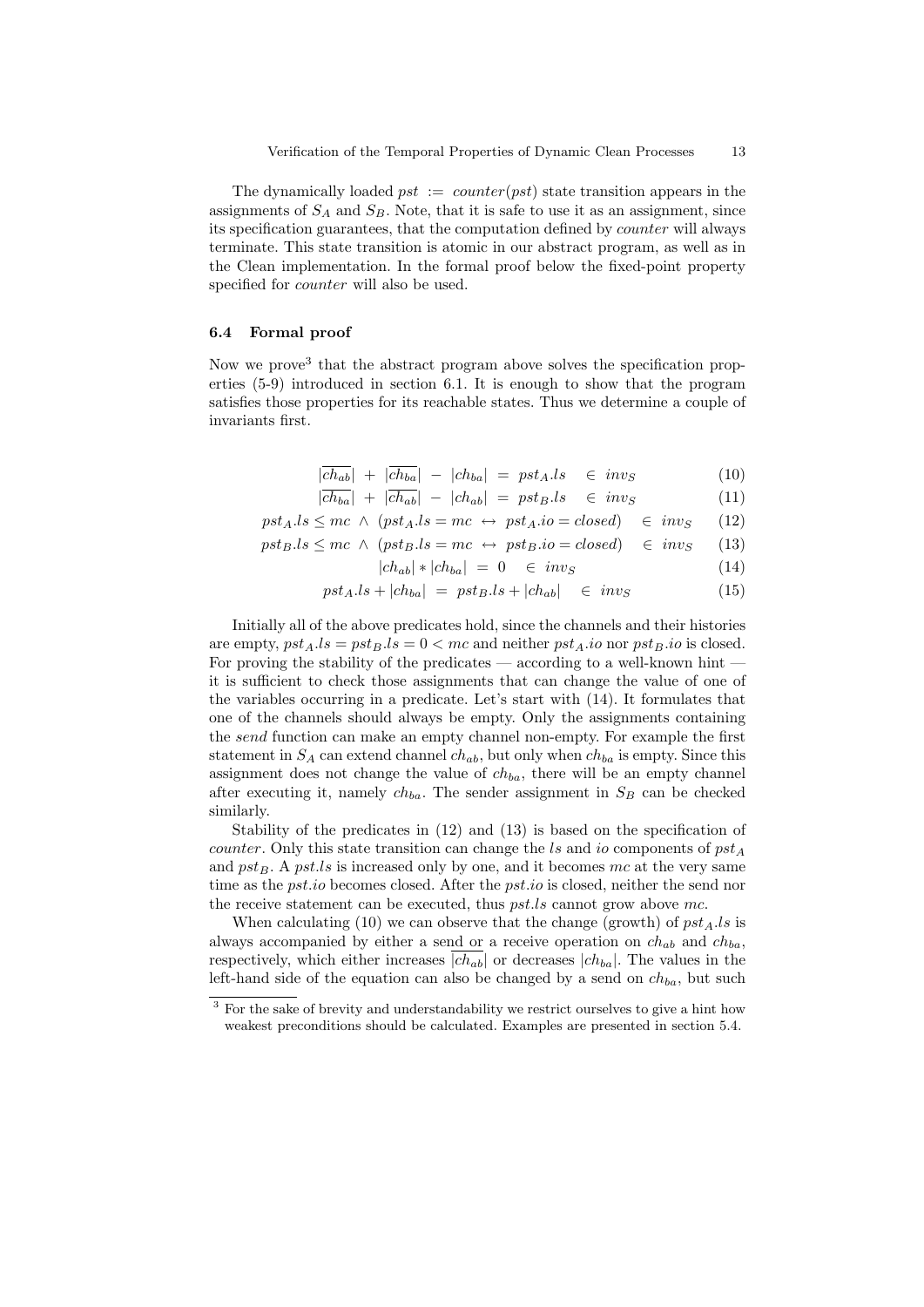an operation will increase both  $|\overline{ch_{ba}}|$  and  $|ch_{ba}|$ , their difference will remain the same. (11) can be done similarly, and (15) is also based on the same phenomenon.

Now that the proof of the invariants is completed, we can compute the set of fixed points of the abstract program. All the assignments are such that the left-hand sides cannot be equal to the right-hand sides (either because channels are changed when a send or receive operation is performed on them, or because — in the case of  $S_U$  — the conditions do not allow it). Thus the set of fixed points is a conjunction of the negated conditions of the statements: the program does not change its state when none of the conditions is true. After some steps of simplification the  $\varphi_S$  set of fixed points becomes the following:

$$
\varphi_S = (pst_A.io = closed \lor |ch_{ab}| \neq 0) \land (pst_B.io = closed \lor |ch_{ba}| \neq 0) \quad (16)
$$

One of the channels must be empty (from  $(14)$ ), so one of the IO states must be closed. Let them be for example  $ch_{ab}$  and  $pst_{A}.io$ . This means that  $pst_{A}.ls = mc$  (from 12), thus (15) and the first part of (13) guarantees that  $pst<sub>B</sub>.ls = mc$  and  $|ch_{ba}| = 0$ , too. Using invariant (10) we can conclude proving the fixed point specification property (7).

The truth of property (8) is affected only by two assignments: the first from  $S_A$  and the first from  $S_U$ . The others cannot change the value of either button<sub>A</sub> or  $ch_{ab}$ . Furthermore, the condition of the assignment from  $S_U$  guarantees that this assignment will never change the state of the program if the left-hand side of the  $\triangleright$  property holds. Finally, the sender statement of  $S_A$  should be investigated. A simple weakest precondition calculation reveals, that when the condition of that assignment holds, thus the variables can change at all, both  $button_A$  and  $ch_{ab}$  will take on values that satisfy the right-hand side of the  $\triangleright$  relation. The proof is analogous for (9).

The correctness of the abstract program in respect of (6) can be proved by applying the theorem of variant functionS. We choose the variant function  $v = 2 * mc + 1 - pst_Als - pst_Bls$ . (The invariants guarantee that this value is a positive integer in every reachable state.) The calculation is similar to the calculations presented in section 5.4 but is more complicated from technical point of view. We can show that the variant function will inevitably fall off if the program is not in one of its fixed points.

As we saw earlier,  $\varphi_S$  is the conjunction of the negated conditions of the assignments: thus the program is not in fixed point when one of those conditions hold. Since "leads-to" is closed under disjunction, it is sufficient to prove separately for each condition, that the variant function inevitably decreases if the program is in a state in which the condition holds. Notice, that the statements in  $S_A$  and  $S_B$  decrease the variant function when their conditions permit state change. If C is a condition of one of the assignments in  $S_A$  or  $S_B$ , the property  $C \wedge v = k \mapsto_{mc} v < k$  is satisfied. The statements of  $S_U$  keep the left-hand side stable, and the statements of  $S_A$  and  $S_B$  either keep the left-hand side stable (e.g. when not causing state change) or decrease the variant function. The assignment with C as condition will surely cause state change and decrease  $v$ .

What is left is the conditions of the assignments in  $S_U$  – as an example let us take the first one. The following property is easy to prove: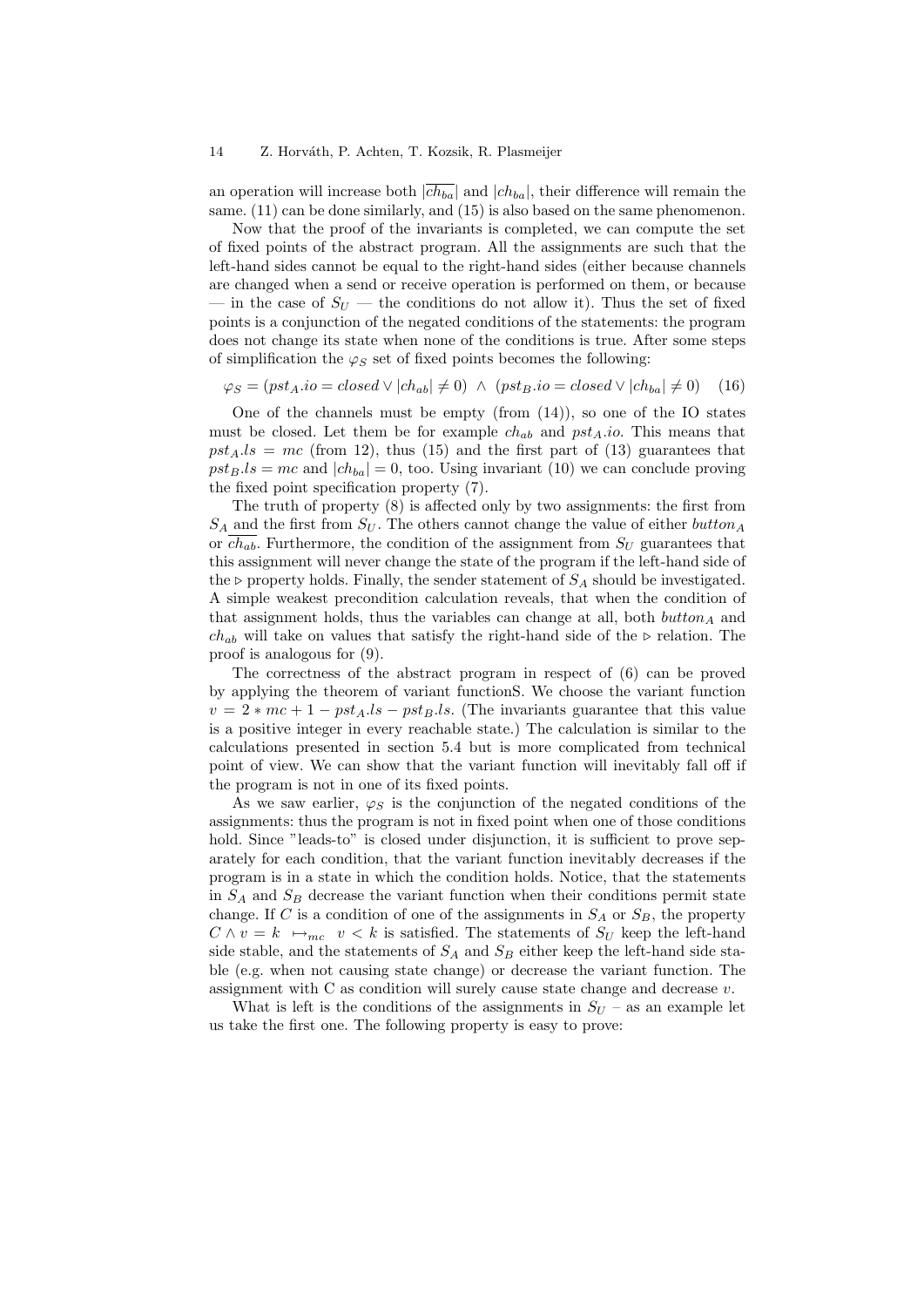$button_A = released \wedge |ch_{ab}| = 0 \wedge pst_A.io \neq closed$  $\mapsto_{mc} \text{ button}_A = pressed \wedge |ch_{ab}| = 0 \wedge pst_A.io \neq closed$ 

The right-hand side can be written as a disjunction of

a.) 
$$
button_A = pressed \land |ch_{ab}| = 0 \land pst_A.io \neq closed \land |ch_{ba}| = 0
$$
 and  
b.)  $button_A = pressed \land |ch_{ab}| = 0 \land pst_A.io \neq closed \land |ch_{ba}| \neq 0$ .

The first of these two formulas is the condition of the first assignment in  $S_A$ , while the second is a subset of that of the second. The rest of the proof follows from the basic properties of the "leads-to" relation.

# 7 Conclusions

We presented a two phase methodology for proving the correctness of Clean Object I/O processes with a well-defined set of state transition functions. Some of the state transition functions can be loaded dynamically if the temporal properties of the requirement specification are fulfilled. We propose to extend the structure of dynamics with additional semantical information. This can be used to perform further run-time checks in the next generation of the Clean compiler, implementing the extended form of dynamics, and a predefined library containing the semanticCheck function and the algebraic data type Spec.

The methodology can be applied for dynamically extended set of state transition functions, if the condition of adding new and removing old state transition functions is well defined. In that case all the state transition functions should be included into the abstract model at the beginning extended with the appropriate conditions, which conditions allow change of state for the appropriate period only. The model can be used as well to prove the temporal properties of more general Clean programs using uniqueness types in principle if unique objects are regarded as static entities at a different semantical view and abstraction level. Construction of an abstract model having the same semantics as the concrete program could be very difficult in practice.

The methodology should be assisted by a two phase tool (not necessarily by a fully automatic one) in the future, which helps to formulate an abstract model of the state transitions defined in the Clean program text and ensures the correctness of the abstract program in respect of the main semantical properties of the concrete program. Also a proof tool, for example an appropriate extension of CPS which is working with propositional logic assertions would be necessary to support the verification of the abstract program in respect of the specification.

# References

- [1] Achten P., Plasmeijer R.: Interactive Objects in Clean. In: K. Hammond et al eds., Proc. of Implementation of Functional Languages, 9th International Workshop, IFL'97. St. Andrews. Scotland, UK, September 1997, LNCS 1467, pp. 304-321.
- [2] Achten P.: A Tutorial to the Clean Object I/O Library version 1.0.2., University of Nijmegen, 1999.